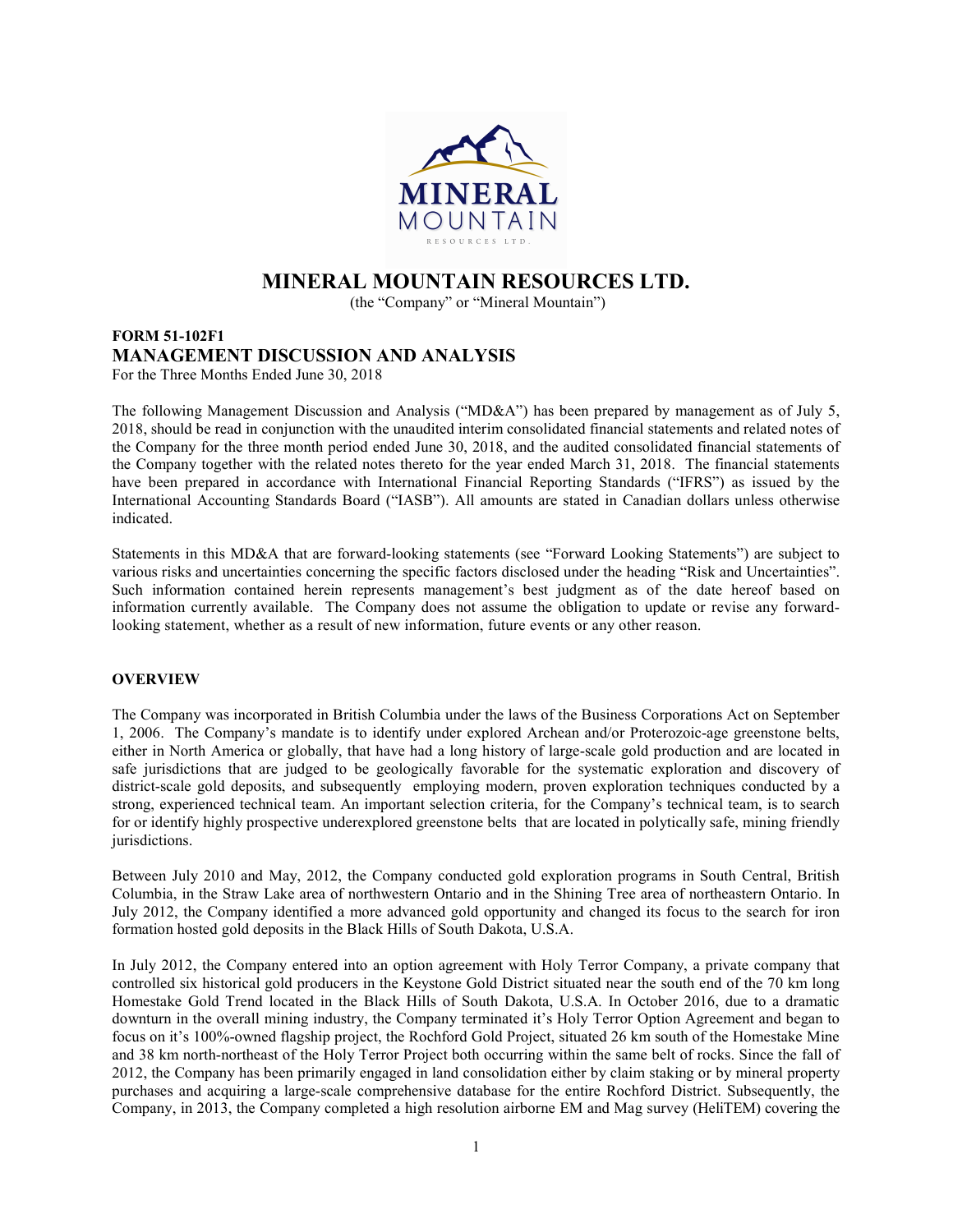Company's entire land package totaling about 30 sq. mi of the Rochford Gold District. Based on the Company's research and it's comprehensive database, it was concluded that this advanced gold project has geological characteristics that are similar to the Homestake Mine host rocks. It was determined that the structure that hosted the historical Standby Mine deposit warranted a drill program to test its gold potential down plunge. A 12-hole core drilling program was initiated in February, 2018.

The Company's common shares are listed on the TSX Venture Exchange (TSX-V) under the symbol "MMV" and on the OTCQX under the symbol "MNRLF".

## Rochford Gold Project (2012 –present)

As part of the Company's extensive research and geological assessment of the local area's unique gold potential of the Homestake Gold Trend, the Company's technical team identified the Rochford Gold District in 2012 to be a highly prospective, under-explored Proterozoic greenstone belt considered to have the potential to discover other Homestake-style gold hosted iron formation deposits. While conducting field traverses in the Rochford area, the team found that a number of past gold producers were open for claim staking and, it was concluded that this portion of the Homestake Gold Trend hosting several historical small high grade gold producers could easily be consolidated.

The Rochford Gold District is located 27 kilometers (16 miles) south of the Homestake Mine and situated along the Homestake Gold Trend which has been traced by mapping for about 70 km (44 miles) in length. Consistent with the Company's mandate, the Rochford District was determined to have a remarkably similar geological environment to the Homestake Mine area. Through due diligence by the Company's technical team, it was determined that the Rochford Gold District had not been the focus of systematic exploration by either major gold producers or by junior mining companies since 1997. In fact, the most serious exploration for gold occurred between 1986 and 1989. Historically, land tenure in the area was fragmented with multiple property owners and, as a result, was never consolidated by past explorers. During the last positive gold cycle the mining industry experienced between 2004 and 2010, exploration in the Rochford District was sporadic and not concentrated. As a result, compared to other major prospective greenstone belts, this district remained largely under-explored primarily because modern exploration techniques, in general, were not employed along the Homestake Gold Trend.

In the fall of 2012 and early 2013, the Company began an aggressive program of land consolidation in the Rochford District initially acquiring, by professional claim staking, a total of 289 unpatented mineral claims covering a number of historical gold producers associated with folded banded iron formation (BIF) for an aggregate acreage of 4,400 acres (1,777.6 hectares). Subsequently, in February 2013, the Company conducted a low level, high resolution helicopter-borne magnetic and electromagnetic survey (HeliTEM) covering a 30 sq. km area encompassing the Company's 289 unpatented mineral claims and a broader area covering the most prospective portion of the Rochford greenstone belt. The survey was able to trace multiple bands of iron formation trending through the project area in a northeast southwest direction, some of which were not exposed on surface.

Following a field assessment of the airborne magnetic and electromagnetic trends and a search of the local mineral titles and ownership, the Company launched an aggressive program of additional land consolidation, entering into an option to purchase agreement for the historical Standby Mine patents and acquiring the most comprehensive database ever assembled for the Rochford Gold District. With the discovery of the Homestake Mine in 1875, a major staking rush took place along the entire Homestake Gold Trend. The Rochford District was blanketed by multiple land holders and ownership along the belt became very fragmented. Beginning in late 2012, the Company, for the first time, consolidated the most prospective land and mineral rights in the Rochford District and assembled the comprehensive database assembled for the Rochford District. The database included historical diamond drilling completed by six major gold companies estimated to exceed \$US 20 million in historical exploration costs.

On March 1, 2016, the Company announced the purchase of two (2) strategically located gold properties totaling 19 unpatented lode mineral claims totaling 380 acres (152 hectares) from BHB Partners, the South Standby and the Cochrane South properties, as well as a comprehensive database consisting of over \$US 20 million is historical exploration costs completed by six major gold companies. On June 22, 2016, the Company staked an additional 37 unpatented lode mineral claims totaling 606 acres (242 hectares) south of the South Standby property acquired from BHB Partners. The claims were staked to provide better coverage along the 5.5 km long Standby-South Standby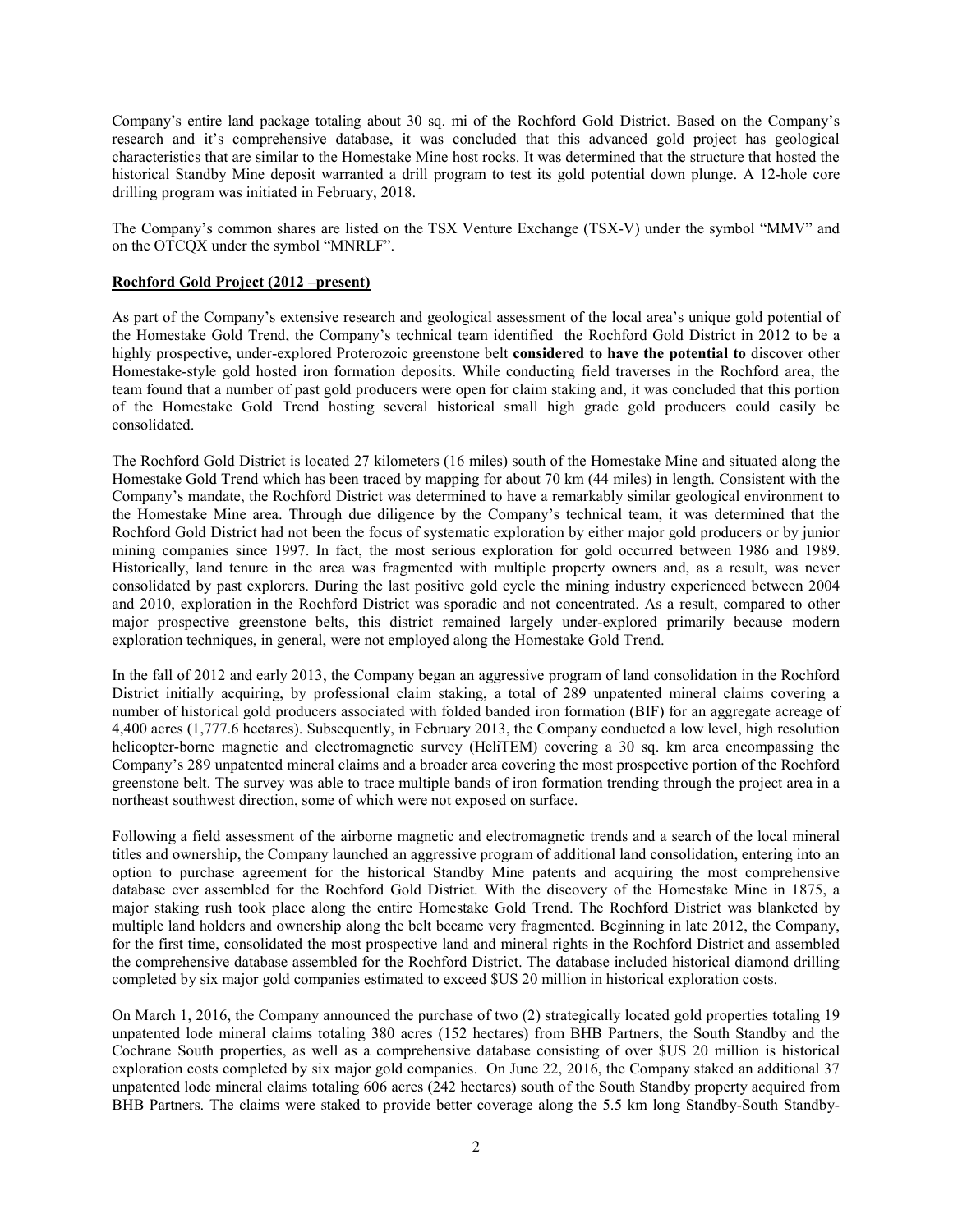Lookout Mine structural corridor. On September 2, 2016, the Company signed an exploration agreement with an option to purchase the historical Standby Mine property consisting of nine (9) contiguous patent claims totaling 67.45 acres (27 hectares). In October 2016, the Company purchased a proprietary digital database generated from core diamond drilling that was conducted by Homestake Mining Company between 1967 and 1988, and never before released to the public. The proprietary digital database consisted of 71 diamond drill holes totaling 22,393 meters of which 17 holes totaling 14,723 meters were drilled on the Standby Mine Property.

Between the period from January to June 30, 2017, the Company engaged the services of Earthscan Geoscience, a consulting group specializing in the compilation of the recently acquired comprehensive database. Since the data acquired was from multiple sources and from different generations, Earthscan Geoscience was able to get the data into a workable digital format compatible with several modern software programs. On May 2, 2017, the Company was issued EXNI permit 427 to drill 10,000 meters to define the down plunge extension of the Standby Mine gold deposit and was granted a water use permit for drill testing purposes. A diamond drill contract to drill 4,000 meters consisting of a minimum of 12 holes was signed with First Drilling, a Colorado based drill firm, in October 2017.

From February 11th, 2018 through to end of March, 2018 the Company completed 3 of the planned 12 drill holes on the Standby Mine patents totaling 1,322 meters, All three drill holes tested the upper 320 meters of the East Limb Structure. The drill program was voluntarily halted due to degrading road conditions due to spring thawing. Following the upgrading of the access road, drilling resumed on June 4, 2018. Between that period and August  $7^{\text{th}}$ , 2018, the Company completed an additional three (3) holes for a grand total of 2,155 meters drilled to date.

As of the date of this report, the Company controlled a 100% interest in 458 unpatented lode mineral claims totaling 7,448.36 acres (3,014.25) hectares in the Rochford District and nine (9) patented claims totaling 67.45 acres (27 hectares).

# MINERAL EXPLORATION ACTIVITIES

# Rochford Gold Project, Black Hills of South Dakota

The Rochford Gold District is situated within the Homestake Gold Trend 27 kilometers (16 miles) south-southwest of the Homestake Mine, one of the largest gold producers in North American history and the largest iron formationhosted gold deposit of its kind in the world. The Company's experienced technical team concluded that, the Homestake Mine and the Rochford District were remarkably similar in host rock composition, structural style, metamorphic grade, and gold mineralization concluding that the Rochford District had the potential to contain more than one economic gold deposit. More than 45,000,000 ounces of gold have been produced from the Black Hills, with the majority from the world famous Homestake Mine (~40,000,000 ounces of Au) in Lead, South Dakota.

In late 2012, the Company acquired a significant presence in the Rochford District by staking 289 unpatented mineral claims totaling 4,474 acres (1,810 hectares) covering a 7 km by 2 km segment. The claims were staked to cover 9 historical past high grade gold producers.

In February and March, 2013, the Company completed a HELITEM electromagnetic and magnetic airborne geophysical survey over the Rochford Project area totalling 977.4 line km. Following further research, due diligence and numerous site visits to the Rochford District, in October 2015, the Company purchased two strategically located gold properties totaling 19 unpatented mineral claims and a comprehensive database that was never previously disclosed consisting of over \$US 10 million in historical exploration (primarily diamond drill results) from BHB Partners, a US based private group of geologists. The database and two gold properties were purchased for 4 million post-consolidated shares of the Company and no cash payment.

In mid-March, 2016, the Company increased its landholdings in the Rochford District by staking an additional 37 unpatented mineral claims to provide better coverage along the Standby Mine-South Standby-Lookout Mine 5.5 km long structural corridor. By mid-March, the Company had assembled a total of 345 unpatented mineral claims totaling 5,447 acres (2,204 hectares).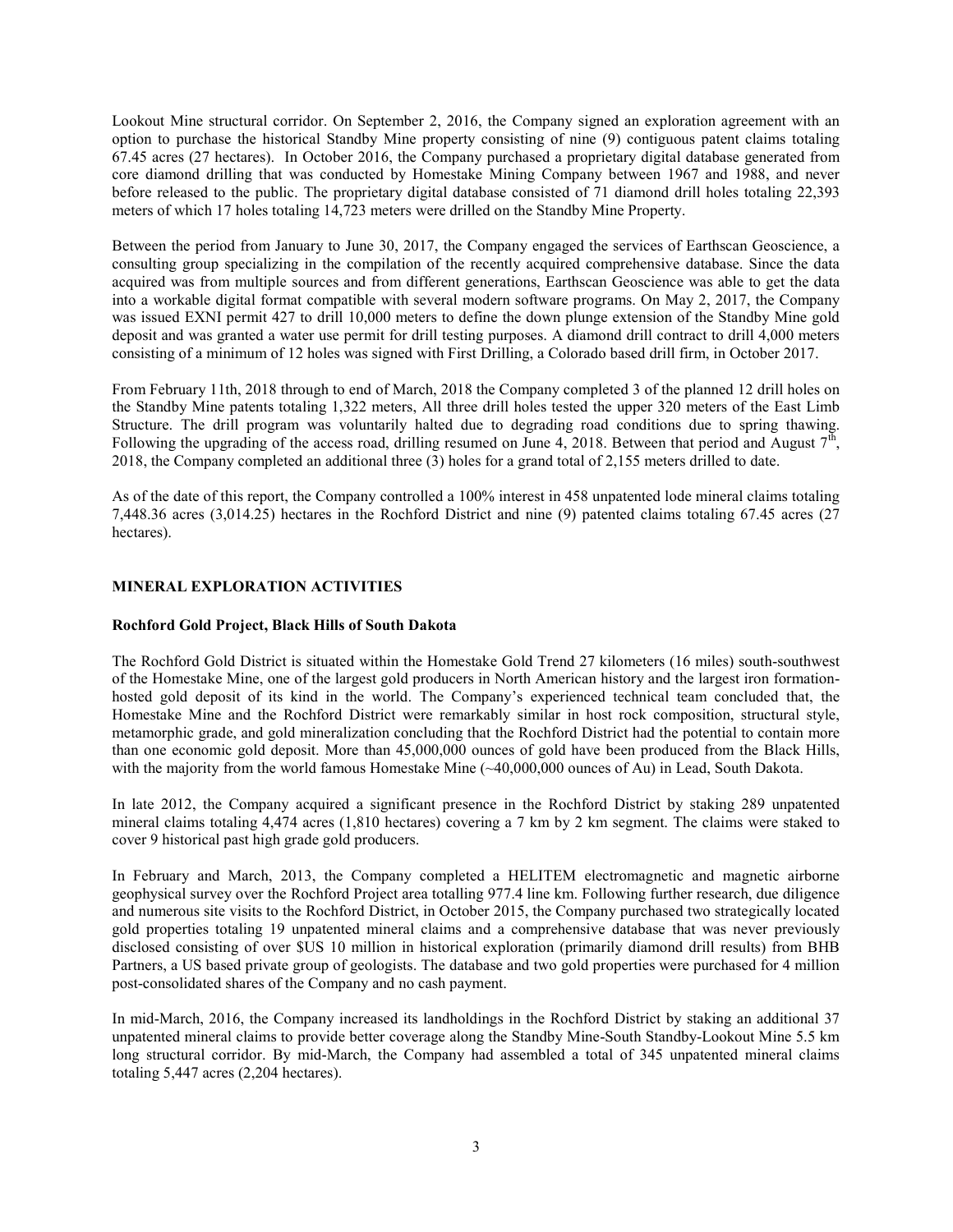On September 12, 2016, the Company signed an exploration agreement with an option to purchase a 100-% interest in the historic Standby Mine property, a "turn of the century" high grade gold producer located in Pennington County and consisting of 9 contiguous patent claims totaling 67.45 acres. Gold mineralization at the Standby Mine is hosted in a synclinally folded, southeasterly plunging-iron formation geologically similar to the Ledge-type deposits developed at the Homestake Mine. The Company also increased its landholdings in the Rochford District by staking an additional 113 unpatented mineral claims along the Standby Mine-South Standby-Lookout Mine. By end of March 2017, the Company had assembled a total of 458 unpatented mineral claims totaling 7,291 acres (2,951 hectares).

In April 2017, the Company engaged to services of Condor Geophysical Consulting based in Colorado, USA to conduct a Geo Interpretation of the magnetic data and a geophysical assessment of the airborne survey flown for the Company by Fugro in 2013. A final report was received from Condor in September 2017. In addition, the Company engaged the services of FMG Engineering, a local consulting firm based in Rapid City to assist the company to apply for drill permits on both the Standby Mine patented and on the Company's 100% owned unpatented claims located immediately south of the Cochrane gold deposit.

In October 2017, the Company signed a drilling contract with First Drilling, a Colorado-based drill contractor, to drill 12 holes on the Standby Mine patents. On February 11, 2018, drilling began and by August 7, 2018 six holes of the planned twelve holes totaling 2,155 meters have been completed.

Prior to the initiation of the drill program on the Standby Mine patents, no field work had been performed on the Rochford property since the completion of the airborne survey in March 2013. The annual rental fees payable to the BLM for the Company's land holdings in the Rochford District will be paid on September 1, 2018 assuring the claim package is in good standing until September 1, 2019.

### Qualified Person

The technical contents in this document have been reviewed and approved by Nelson W. Baker, P.Eng., a qualified person as defined by National Instrument (NI) 43-101.

# DISCUSSION OF OPERATIONS

The Company is an exploration stage company and has no operating revenue. Expenditures related to mineral exploration and evaluation assets are capitalized. During the three months ended June 30, 2018, the Company incurred \$nil (2017 - \$4,403) in acquisition and property claim maintenance costs and \$430,939 (2017 - \$128,311) in exploration expenditures. The details of the mineral expenditures are included in the note 7 to the consolidated interim financial statements.

During the three months ended June 30, 2018, the Company reported a net loss of \$394,217 compared to a net loss of \$181,720 incurred in the three months ended June 30, 2017. The loss in 2018 quarter relates primarily to general operating expenses of \$408,213 (2017 - \$182,925). The general operating expenses excluding share-based payment expenses for the three months ended June 30, 2018 were \$241,092 (2017 - \$182,925). The variance was mainly attributable to:

- Consulting fees of  $$107,100$  (2017 \$89,538) are comprised of \$81,000 (2017 \$66,500) to corporate management team and \$26,100 (2017 - \$23,038) to contract consultants for general and geological consulting work. The Company has entered into four consulting agreements with a director and three companies controlled separately by two directors and an officer of the Company for management and corporate financial consulting services. The total monthly fee for these consulting agreements is \$27,000 (2017 - \$20,500).
- $\bullet$  Media and news dissemination of \$20,469 (2017 \$14,315) include costs of media events and publications, news dissemination and promotional materials and has increased from the comparative period due to increased project promotion activities.
- Professional fees of \$35,344 (2017 \$10,212) are comprised of  $$18,144$  (2017 \$1,337) for legal and \$17,200 (2017 - \$8,875) for accounting and audit related costs. The increase in professional fees is mainly due to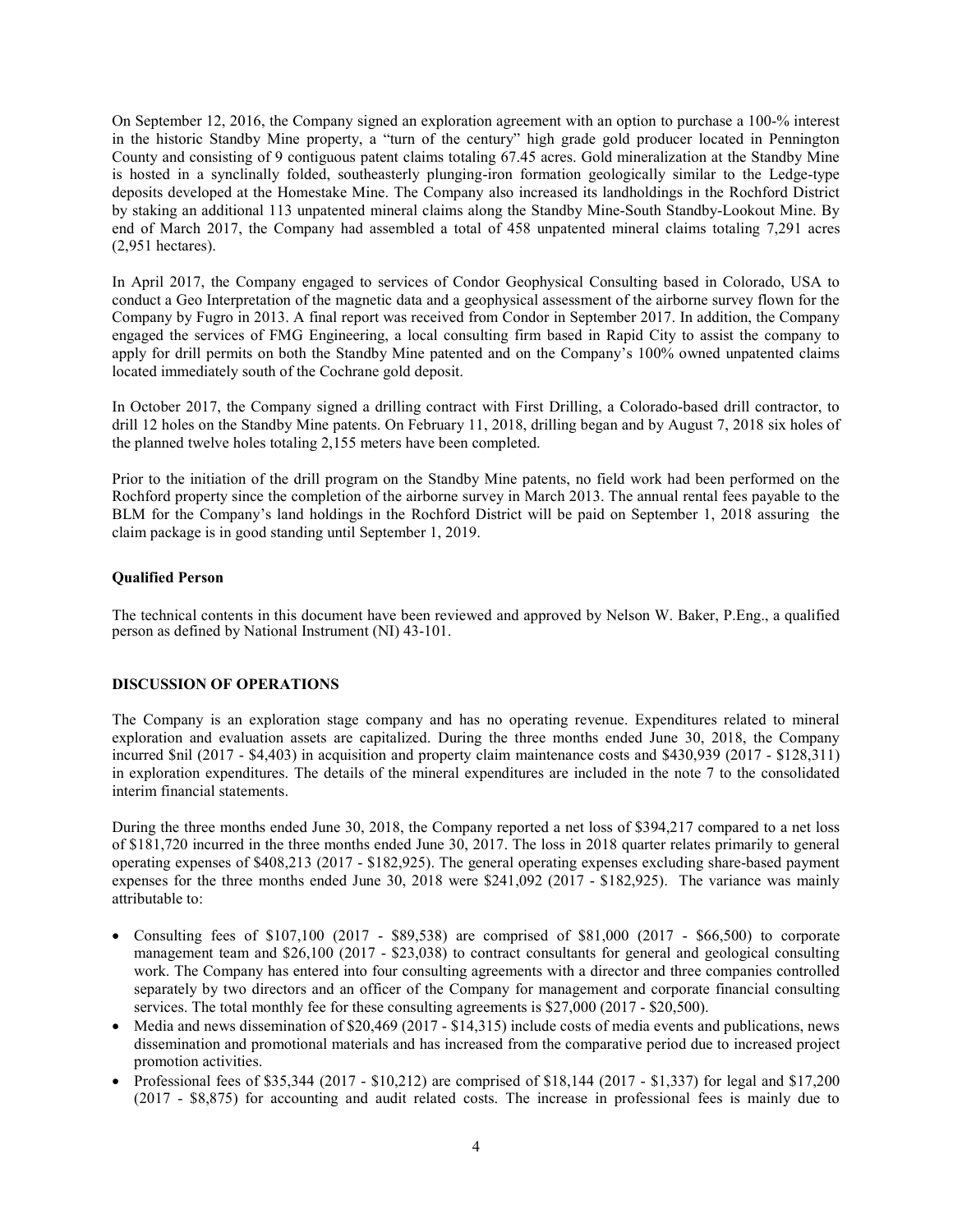increased project activities in the current period.

Share-based payment expenses of \$167,121 (2017 - \$nil), a non-cash charge, are the estimated fair value of the stock options were vested during the period. The Company used the Black-Scholes option pricing model for the fair value calculation.

### SUMMARY OF QUARTERLY RESULTS

The following table sets forth selected unaudited financial information for the Company's eight most recent quarters ending with the last quarter for the three months ended on June 30, 2018.

|                                                                                 | For the Three Months Ending |                          |                          |                   |                          |                          |                          |                            |  |  |
|---------------------------------------------------------------------------------|-----------------------------|--------------------------|--------------------------|-------------------|--------------------------|--------------------------|--------------------------|----------------------------|--|--|
|                                                                                 | <b>Fiscal 2019</b>          | <b>Fiscal 2018</b>       |                          |                   |                          | <b>Fiscal 2017</b>       |                          |                            |  |  |
|                                                                                 | Jun. 30,<br>2018            | Mar. 31,<br>2018         | Dec. 31,<br>2017         | Sept. 30,<br>2017 | Jun. 30,<br>2017         | Mar. 31,<br>2017         | Dec. 31,<br>2016         | Sept. 30,<br>2016          |  |  |
|                                                                                 | <b>(S)</b>                  | <b>(\$)</b>              | <b>(\$)</b>              | <b>(\$)</b>       | <b>(\$)</b>              | <b>(\$)</b>              | <b>(S)</b>               | $\left( \mathbb{S}\right)$ |  |  |
|                                                                                 |                             |                          |                          |                   |                          |                          |                          |                            |  |  |
| Total revenues                                                                  | -                           | $\overline{\phantom{0}}$ | $\overline{\phantom{0}}$ | -                 | $\overline{\phantom{a}}$ | $\overline{\phantom{a}}$ | $\overline{\phantom{a}}$ |                            |  |  |
| Income (loss) from<br>continuing operations                                     | (394,217)                   | (786, 258)               | (286, 575)               | (260, 266)        | (181,720)                | (238, 827)               | (156, 407)               | (8,512,238)                |  |  |
| Net income (loss)                                                               | (394, 217)                  | (786, 258)               | (286, 575)               | (260, 266)        | (181, 720)               | (238, 827)               | (156, 407)               | (8,512,238)                |  |  |
|                                                                                 |                             |                          |                          |                   |                          |                          |                          |                            |  |  |
| Income (loss) from<br>continuing operations<br>per share - basic and<br>diluted | (0.01)                      | (0.01)                   | (0.01)                   | (0.00)            | (0.00)                   | (0.00)                   | (0.00)                   | (0.19)                     |  |  |
| Net income (loss) per<br>share - basic and<br>diluted                           | (0.01)                      | (0.01)                   | (0.01)                   | (0.00)            | (0.00)                   | (0.00)                   | (0.00)                   | (0.19)                     |  |  |

# LIQUIDITY AND CAPITAL RESOURCES

As at June 30, 2018, the Company had a cash balance of \$1,224,176, a decrease of \$686,658 from the cash balance of \$1,910,834 on March 31, 2018. The Company spent \$263,459 (2017 - \$281,017) in operating activities and \$565,449 (2017 - \$144,347) on its mineral exploration project. During the three months ended June 30, 2018, the Company received net proceeds of \$142,250 from the exercise of stock options and warrants (2017 - \$nil).

The Company had working capital of \$778,708 as at June 30, 2018 compared to working capital of \$1,293,626 as at March 31, 2018.

Management estimates that the general operating costs, excluding share-based payments expense, for the next 12 months will be approximately \$1,000,000. In addition, the Company has commitments of US\$100,000 due under the Standby property agreement. At present, the Company may not have sufficient capital resources to meet its anticipated operating and capital requirements for the next 12 months. The Company anticipates raising additional capital to finance the continuous development of the Rochford project in fiscal 2019. The Company will continue to monitor the current economic and financial market conditions and evaluate their impact on the Company's liquidity and future prospects.

#### Going Concern

The Company is an exploration stage company. At present, the Company's operations do not generate cash flow and its financial success is dependent on management's ability to discover economically viable mineral deposits. The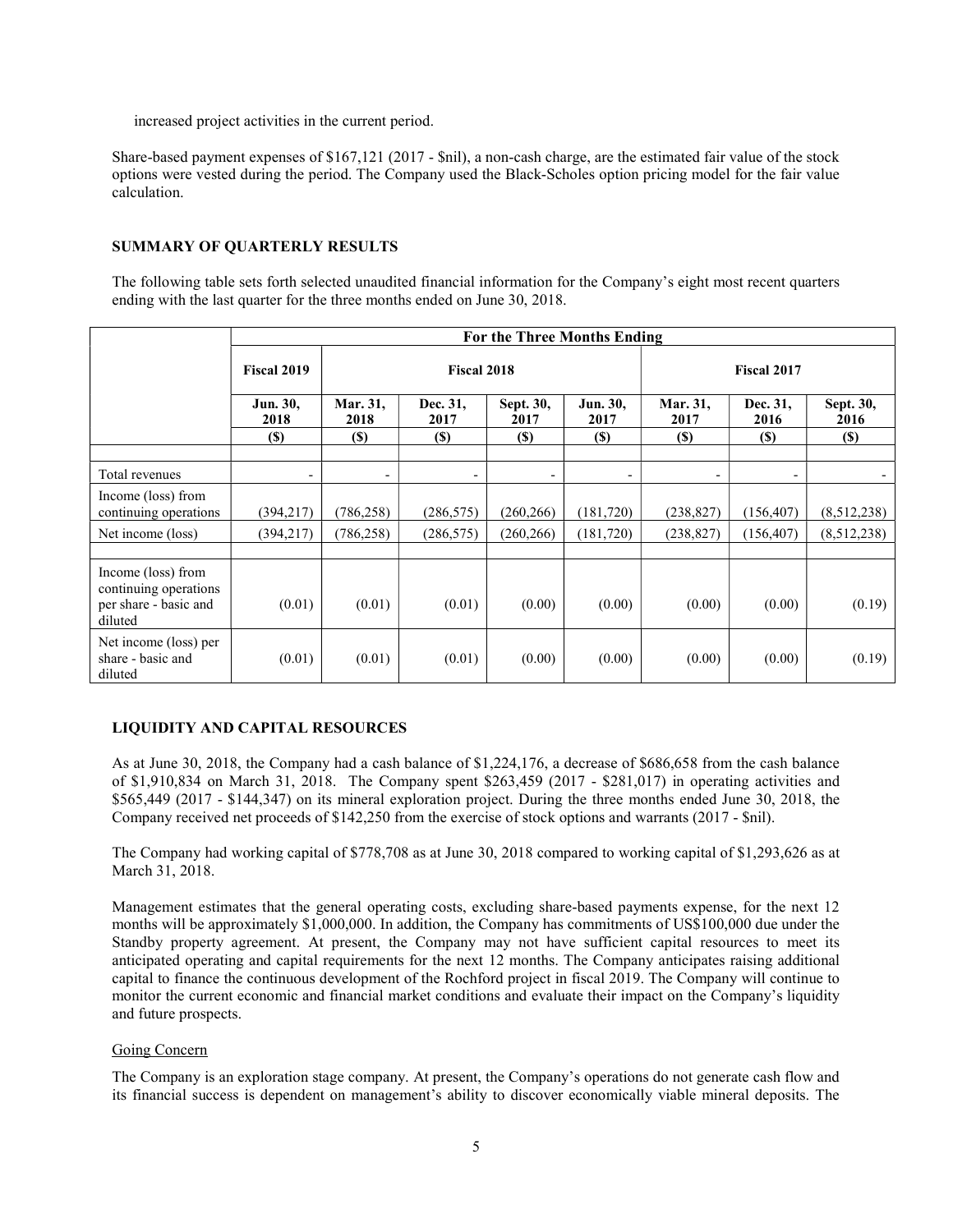mineral exploration process can take many years and is subject to factors that are beyond the Company's control. In order to continue as a going concern and to meet its corporate objectives, which primarily consist of exploration work on its mineral properties, the Company will require additional financing through debt or equity issuances or other available means. Although the Company has been successful in the past in obtaining financing, there is no assurance that it will be able to obtain adequate financing in the future or that such financing will be on terms advantageous to the Company. Management believes it will be able to raise equity capital as required in the long term, but recognizes there will be risks involved that may be beyond their control. The annual and interim financial statements do not include any adjustments to the recoverability and classification of reduced asset amounts and classification of liabilities that might be necessary should the Company be unable to continue operations. These adjustments could be material. The Company is not subject to material externally-imposed capital constraints.

### OFF-BALANCE SHEET ARRANGEMENTS

The Company does not have any off-balance sheet arrangements.

#### RELATED PARTY TRANSACTIONS

Amounts due to related parties of \$220,542 (March 31, 2018 - \$226,458) were for services rendered to the Company by the directors and officers or companies controlled by its directors and officers or former directors and are unsecured, non-interest bearing, and have no specific terms of repayment.

Key management personnel include directors (executive and non-executive) and senior officers of the Company. The compensation paid or payable to key management personnel during the three month periods ended June 30 is as follows:

|                          |     | 2018      | 2017   |
|--------------------------|-----|-----------|--------|
| Consulting fees          | S   | 81,000 \$ | 66,500 |
| Office and miscellaneous |     | 4,500     | 4,500  |
| Professional fees        |     | 15,677    | 7,713  |
| Share-based payments     |     | 119,045   |        |
|                          |     |           |        |
| Total                    | \$. | 220,222   | 78,713 |

The Company entered into the following transactions relating to key management personnel and entities over which they have control or significant influence during the three month period ended June 30, 2018:

- a) Incurred consulting fees of \$30,000 (2017 \$24,000) to a company controlled by the President of the Company.
- b) Incurred consulting fees of \$15,000 (2017 \$15,000) and office expenses of \$4,500 (2017 \$4,500) to a company controlled by a director of the Company.
- c) Incurred consulting fees of \$21,000 (2017 \$15,000) to a director of the Company.
- d) Incurred professional fees of \$977 (2017 \$1,338) to a company which a director of the Company is an officer.
- e) Incurred professional fees of \$14,700 (2017 \$6,375) and consulting fees of \$15,000 (2017 \$7,500) to a company controlled by the Chief Financial Officer of the Company.
- f) Incurred consulting fees of \$nil (2017 \$5,000) to a company controlled by a former director of the Company.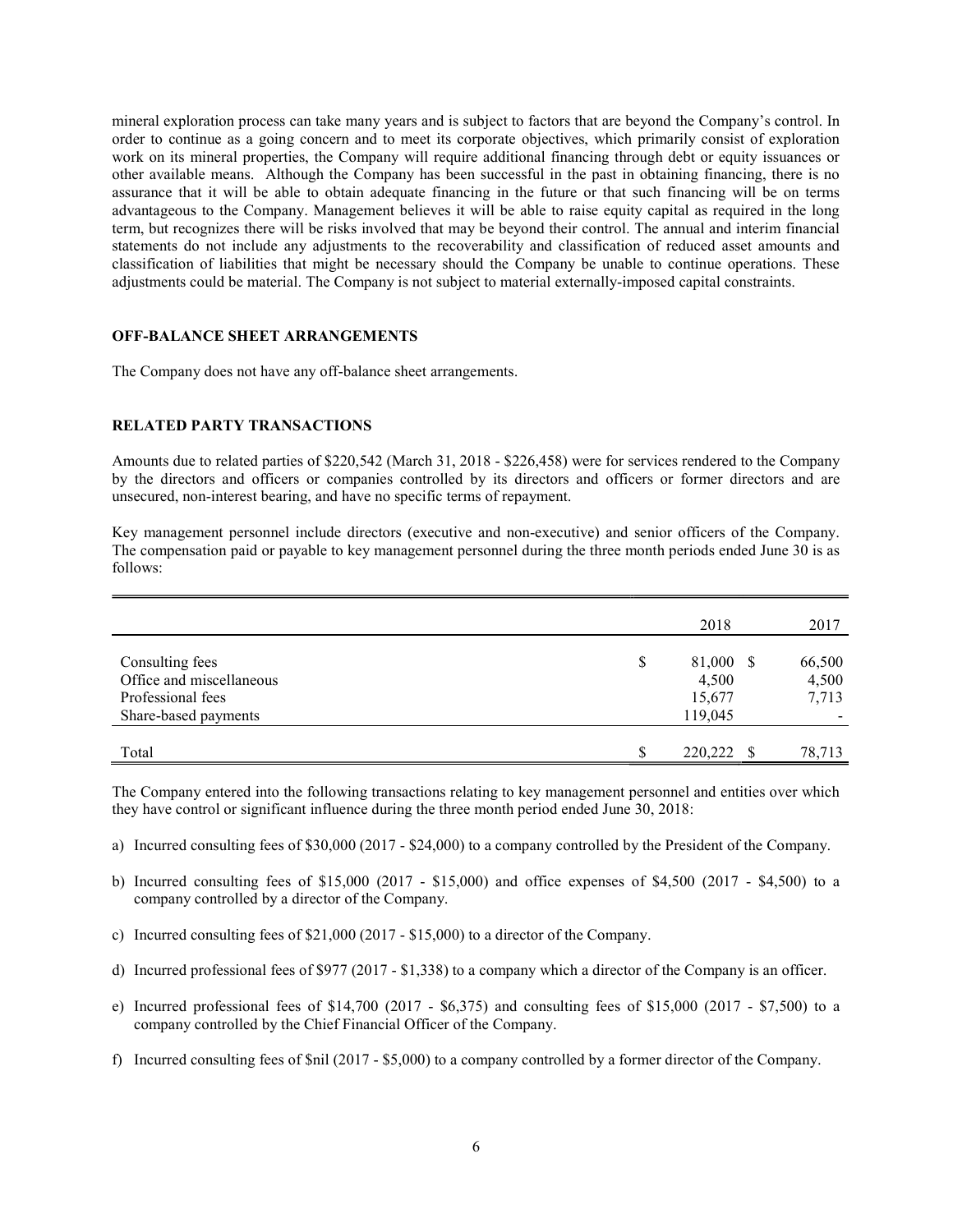The Company has entered into four consulting agreements with a director and three companies controlled separately by two directors and an officer of the Company for management and corporate consulting services for a total monthly fee of \$27,000 plus applicable taxes. These agreements are for a one year term and continue thereafter on a month to month basis and may be terminated with a six month notice or a termination payment equal to six months' remuneration.

## CRITICAL ACCOUNTING ESTIMATES

The preparation of the Company's consolidated financial statements requires management to make estimates and assumptions that affect the reported amounts of assets and liabilities at the date of the financial statements and reported amounts of expenses during the period. Actual results could differ from these estimates. The Company's management reviews these estimates and underlying assumptions on an ongoing basis, based on experience and other factors, including expectations of future events that are believed to be reasonable under the circumstances. Revisions to estimates are adjusted for prospectively in the period in which the estimates are revised. Significant areas requiring the use of management estimates include:

- i) The determination of the fair value of stock options and agent's warrants using stock pricing models, require the input of highly subjective assumptions, including the expected price volatility. Changes in the subjective input assumptions could materially affect the fair value estimate.
- ii) The determination of deferred income tax assets or liabilities requires subjective assumptions regarding future income tax rates and the likelihood of utilizing tax carry-forwards. Changes in these assumptions could materially affect the recorded amounts.

# FINANCIAL INSTRUMENTS

The Company classified its financial instruments as follows: cash and restricted cash classified as loans and receivables and measured at amortized cost; trade and other payables and amounts due to related parties as other financial liabilities and measured at amortized cost. The carrying amount of financial assets and liabilities carried at amortized cost is a reasonable approximation of fair value due to the relatively short period to maturity of these financial instruments.

#### Financial risk management

The Company's financial risks arising from its financial instruments are credit risk, liquidity risk, interest rate risk and foreign exchange rate risk. The Company's exposures to these risks and the policies on how to mitigate these risks are set out below. Management manages and monitors these exposures to ensure appropriate measures are implemented on a timely and effective manner.

#### Credit risk

Credit risk is the risk of potential loss to the Company if the counter party to a financial instrument fails to meet its contractual obligations. The credit risk of the Company is associated with cash and cash equivalents and restricted cash. The credit risk with respect to its cash and cash equivalents and restricted cash is minimal as they are held with high-credit quality financial institutions. Management does not expect these counterparties to fail to meet their obligations.

#### Liquidity risk

Liquidity risk is the risk that the Company will not meet its obligations associated with its financial liabilities as they fall due. The Company performs cash flow forecasting for each fiscal year to ensure there is sufficient cash available to fund its projects and operations. As at June 30, 2018, the Company had a cash and cash equivalents balance of \$1,224,176 and current liabilities of \$641,787. The Company's financial liabilities include trade and other payables which have contractual maturities of 30 days or are due on demand.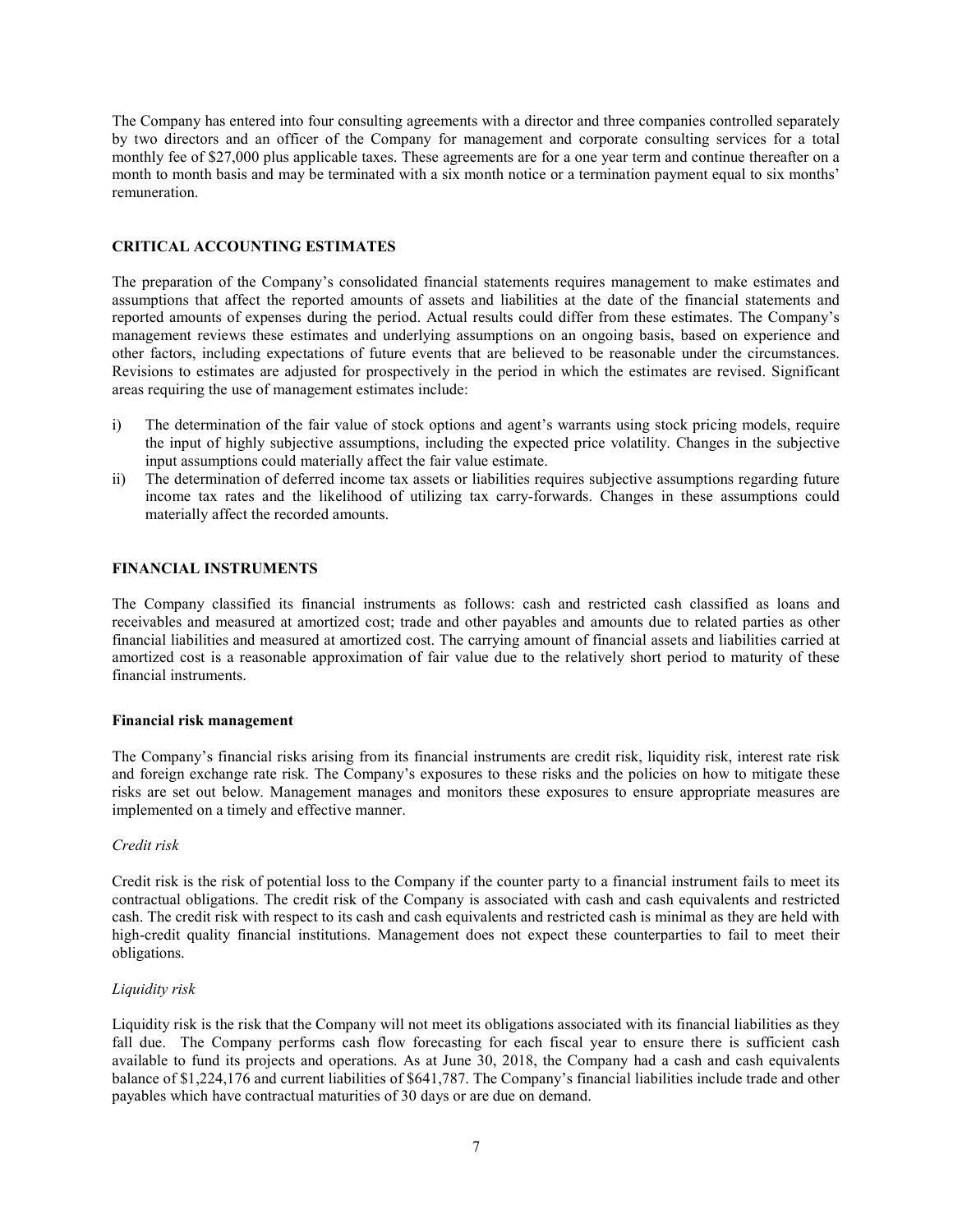At present, the Company's operations do not generate cash flow. The Company's primary source of funding has been the issuance of equity securities through private placements and the exercise of stock options and warrants. Despite previous success in completing these financings, there is no guarantee of obtaining future financings.

#### Interest rate risk

Interest risk is the risk that fair value or future cash flows of a financial instrument will fluctuate because of changes in the market interest rates. The Company is exposed to interest rate risk to the extent that the cash maintained at the financial institutions. The interest rate risks on cash and restricted cash are not considered significant due to their short-term nature and maturity.

#### Foreign exchange rate risk

Foreign exchange risk is the risk that fair value or future cash flows of a financial instrument will fluctuate because of changes in foreign exchange rates. The Company's functional currency is the Canadian dollar and major purchases are transacted in Canadian dollars. The Company funds certain operations, exploration and administrative expenses in the United States by using US dollars converted from its Canadian bank accounts. At June 30, 2018, the Company had financial assets of \$1,006,524 and financial liabilities of \$356,072 denominated in United States dollars. A 10% strengthening of the US dollar would affect net loss by approximately \$65,000. The Company does not hedge its foreign exchange risk.

### OUTSTANDING SHARE DATA

The Company had the following common shares, stock options and warrants outstanding as at the date of this report on a post consolidated basis:

| Issued and Outstanding Common shares | 68, 121, 536 |
|--------------------------------------|--------------|
| Stock options                        | 5,875,000    |
| Warrants                             | 21,982,598   |
|                                      |              |
|                                      | 95,979,134   |

### CHANGES IN ACCOUNTING POLICIES INCLUDING INITIAL ADOPTION

#### New accounting policies

New standard IFRS 9 Financial Instruments ("IFRS 9") has been issued by IASB to replace IAS 39 Financial Instruments: Recognition and Measurement ("IAS 39"). IFRS 9 introduces extensive changes to IAS 39's guidance on the classification and measurement of financial assets and introduces a new "expected credit loss model" for the impairment of financial assets. IFRS 9 also provides new guidance on the application of hedge accounting. The standard becomes effective for annual periods beginning on or after January 1, 2018, which is the date of the Company will adopt IFRS 9.

Most of the requirements in IAS 39 for classification and measurement of financial liabilities were carried forward in IFRS 9, so the Company's accounting policy with respect to financial liabilities is substantially unchanged. All aspects of our accounting policies for financial instruments as disclosed in note 3 to the financial statements for the year ended March 31, 2018 are unaffected.

#### Future change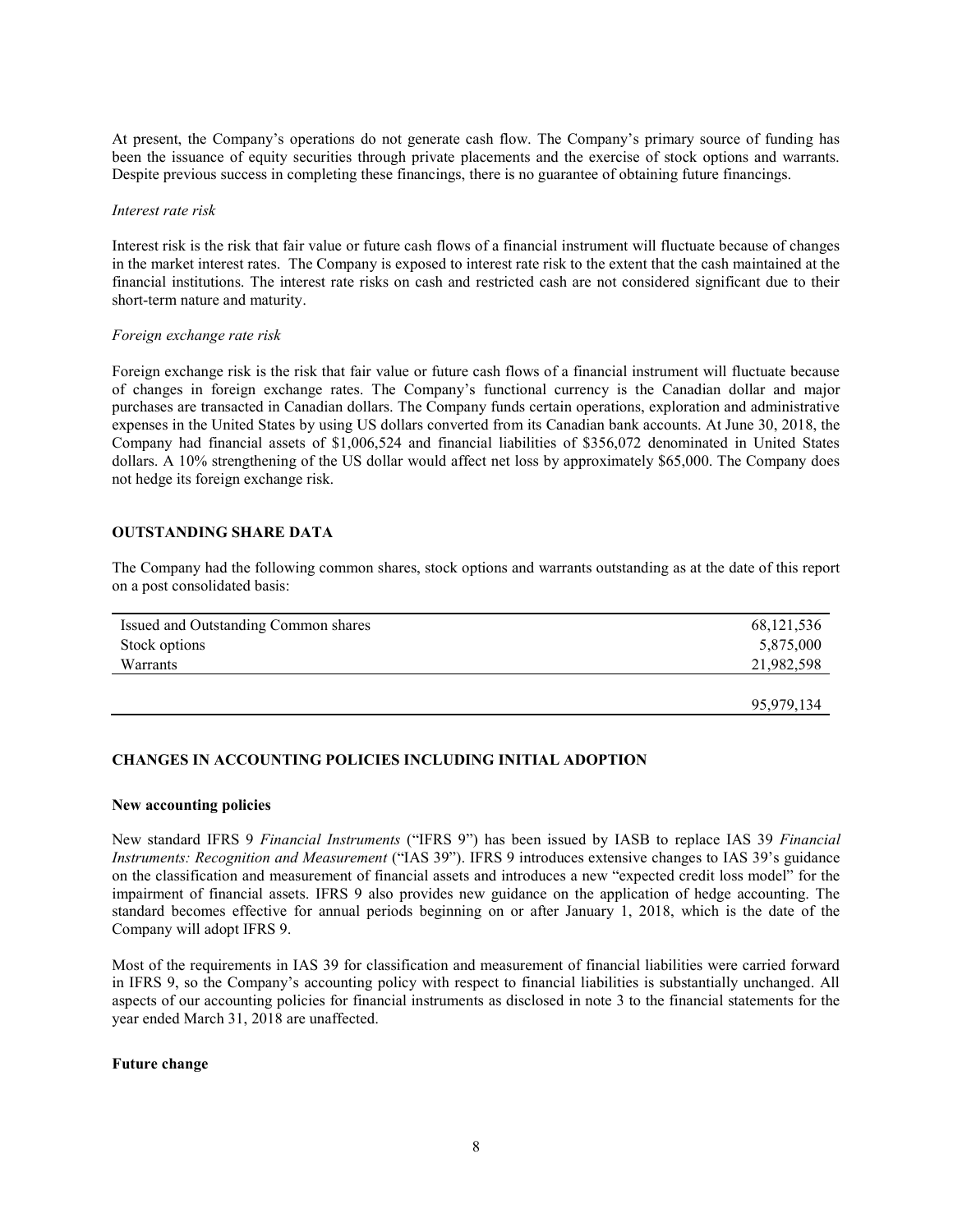A number of new standards and amendments to existing standards have been issued by the IASB that are mandatory for accounting periods beginning on or after January 1, 2019, or later periods. The Company has not applied these new standards in preparing these financial statements. The following pronouncement is considered by the Company to be the most significant of several pronouncements that may affect the financial statements in future periods.

• New standard IFRS 16 Leases ("IFRS 16") has been issued by the IASB to replace IAS 17 Leases and the related interpretive guidance. IFRS 16 applies a control model to the identification of leases, distinguishing between a lease and a service contract on the basis of whether the customer controls the asset being leased. For those assets determined to meet the definition of a lease, IFRS 16 introduces significant changes to the accounting by lessees, introducing a single, on-balance sheet accounting model that is similar to current finance lease accounting, with limited exceptions for short-term leases or leases of low value assets. Lessor accounting is not substantially changed. The mandatory effective date of IFRS 16 is for annual periods beginning on or after January 1, 2019, with early adoption permitted for entities that have adopted IFRS 15 Revenue. The Company is currently evaluating the impact of adopting IFRS 9 on its consolidated financial statements.

Other new standards or interpretations with future effective dates are either not applicable or not expected to have a significant impact on the Company's financial statements.

### Comparative Figures

Certain comparative figures have been reclassified to conform to the current period's presentation.

# RISK AND UNCERTAINTIES

#### Operating Hazards and Risks

Mineral exploration involves many risks. The operations in which the Company has a direct or indirect interest will be subject to all the hazards and risks normally incidental to exploration, any of which could result in work stoppages and damage to persons or property or the environment and possible legal liability for any and all damage. Fires, power outages, labour disruptions, flooding, landslides and the inability to obtain suitable or adequate machinery, equipment or labour are some of the risks involved in the conduct of exploration programs. In addition, certain properties of the Company are located within the areas that may include Native American asserted traditional territories, and the exploration and development of these properties may affect or be perceived to affect asserted Native American rights and titles, which may cause permitting delays or opposition by Native American groups.

#### Environmental Factors

The Company currently conducts exploration activities in South Dakota of US. Such activities are subject to various laws, rules and regulations governing the protection of the environment. Such legislation imposes rigorous standards on the mining industry to reduce or eliminate the effects of waste generated by extraction and processing operations and subsequently deposited on the ground or emitted into the air or water.

All phases of the Company's operations are subject to environmental regulation in the jurisdictions in which it operates. Environmental legislation is evolving in a manner which requires stricter standards and enforcement, increased fines and penalties for non-compliance, more stringent environmental assessments of proposed properties and a heightened degree of responsibility for companies and their officers, directors and employees. There is no assurance that future changes in environmental regulation, if any, will not adversely affect the Company's operations. The cost of compliance with changes in governmental regulations has the potential to preclude entirely the economic development of a property.

The Company is able to conduct its exploration within the provisions of the applicable environmental legislation without undue constraint on its ability to carry on efficient operations. The estimated annual cost of environmental compliance for all properties held by the Company in the exploration stage is minimal and pertains primarily to carrying out diamond drilling, trenching or stripping. Environmental hazards may exist on the Company's properties,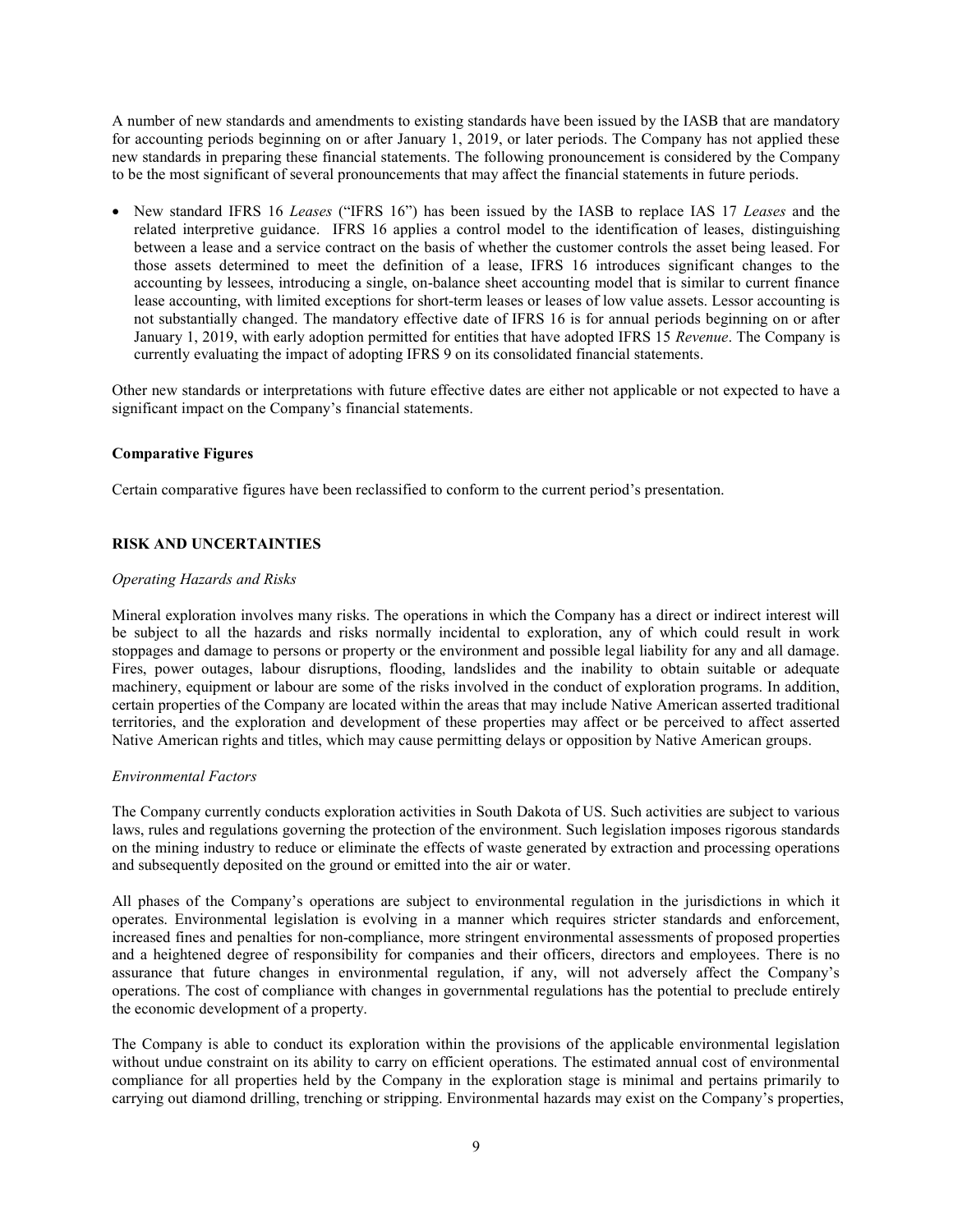which hazards are unknown to the Company at present, which have been caused by previous or existing owners or operators of the properties.

#### Governmental Regulation

Exploration activities on the Company's properties are affected to varying degrees by: (i) government regulations relating to such matters as environmental protection, health, safety and labour; (ii) mining law reform; (iii) restrictions on production, price controls, and tax increases; (iv) maintenance of claims; (v) tenure; and (vi) expropriation of property. There is no assurance that future changes in such regulation, if any, will not adversely affect the Company's operations. Changes in such regulation could result in additional expenses and capital expenditures, restrictions on the availability of capital, competition, reserve uncertainty, potential conflicts of interest, title risks, dilution, and restrictions and delays in operations, the extent of which cannot be predicted.

The Company is at the exploration stage on all of its properties. Exploration on the Company's properties requires responsible best exploration practices to comply with company policy, government regulations, maintenance of claims and tenure. All mining activities in South Dakota, regardless of the private or public status of the land on which they occurs, are regulated through the South Dakota Mined Land Reclamation Act, and the South Dakota Mined Land Reclamation Regulations. The South Dakota Department of Environment of Natural Resources (DENR) administers the state mining laws; mining-related environmental permits are issued by the DENR and its governor appointed citizen boards.

If any of the Company's projects are advanced to the development stage, those operations will also be subject to various laws and regulations concerning development, production, taxes, labour standards, environmental protection, mine safety and other matters.

#### Additional Funding Requirements

Further exploration on and development of, the Company's projects will require additional resources and funding. The Company currently does not have sufficient funds to fully develop these projects. In addition, any positive production decision, if achieved, would require significant funding for project engineering and construction. Accordingly, the continuing development of the Company's properties will depend upon the Company's ability to obtain financing through debt financing, equity financing, the joint venturing of projects, or other means. There is no assurance that the Company will be successful in obtaining the required financing for these or other purposes, including for general working capital.

#### FORWARD LOOKING STATEMENTS

This MD&A contains certain forward‐looking information and statements. These forward-looking statements are based on current expectations and various estimates, factors and assumptions as at the date of this MD&A. The words "expects", "plans", "anticipates", "believes", "intends", "estimates", "projects", "potential", "interprets", "may", "will" and similar expressions identify forward-looking statements. Information concerning the interpretation of drill results may also be considered a forward-looking statement; as such information constitutes a prediction of what mineralization might be found to be present if and when a project is actually developed. The forward-looking statements reflect the current beliefs of the management of the Company, and are based on currently available information. Readers are cautioned not to place undue reliance on these statements as they are subject to known and unknown risks, uncertainties and other factors, which could cause the actual results, performance, or achievements of the Company to differ materially from those expressed in, or implied by, such forward-looking statements. The Company assumes no obligation to update or revise any forward-looking statement, whether as a result of new information, future events or any other reason.

# DISCLOSURE CONTROLS

In connection with Exemption Orders issued by each of the securities commissions across Canada, the Chief Executive Officer and Chief Financial Officer of the Company will file a Venture Issuer Basic Certificate with